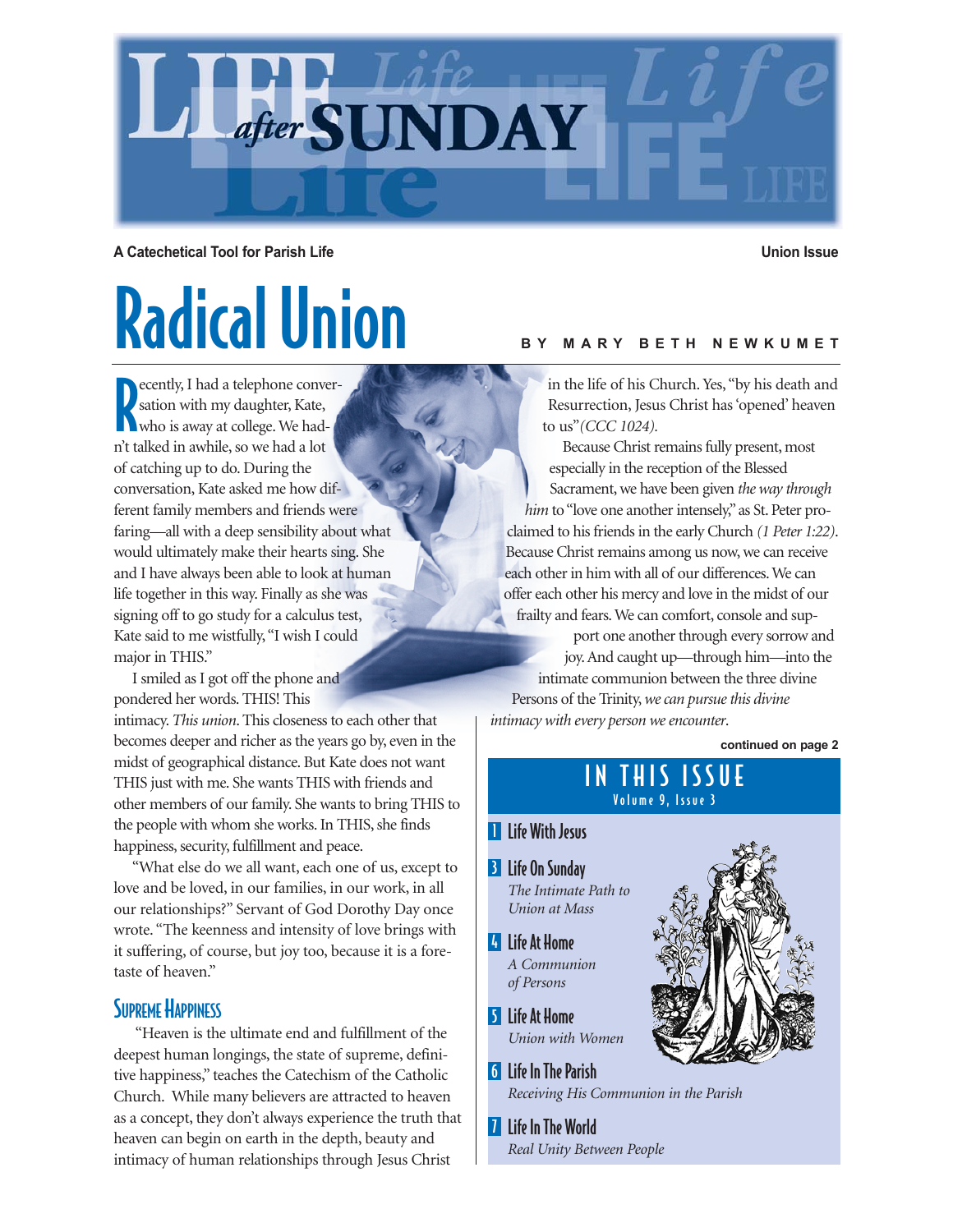

#### "BEGIN OUR HEAVEN HERE ON EARTH" **continued from page 1**

Today, the secular culture is deeply conflicted about union, often proposing a temporary act of the body as the only response to the universal human longing for a permanent bond that never ends. The great cultural lie—that the surface of the body is the only satisfying way of being completely united with another—has caused tremendous heartache for many men and women of every age, race, creed and sexual orientation. Even many believers have had difficulty experiencing the vibrant union for which they still long, perhaps within a marriage or vocation that seems increasingly disconnected from a well-spring of passionate life and love. Who can offer us their counsel and witness of a union that fully satisfies?

The truth about exclusive, infinite union has been best articulated—and experienced—in what for some, is a rather surprising place. Paradoxically, it has been the *virgins of the Church* who have been the greatest witnesses to the divine union possible between persons. By offering the "radical gift of self for love of the Lord Jesus Christ and, in him, of every member of the human family," celibate men and women can live a new way of intimate relationship caught up into the life of God *(JPII, Vita Consecrata 3)*. This very human way of union was perfected by the Lord himself, through his total personal offering including his Body—to every person. This is the radical path that the world often finds hard to fathom—yet it has provided an astounding experience of infinite union to chosen men and women, ever since the appearance of Christ on earth.

Blessed Elizabeth of the Trinity, a contemplative 19th century nun, once wrote, "It seems to me that we can begin our heaven even here on earth, since we possess him, and through everything, we can remain in his love." Recognizing this amazing gift, Elizabeth experienced a deeper union with her own sister, who lived outside the cloister walls: "I can feel you in the chapel from noon to one o'clock, it is the fusion of our two souls in him, oh! If you knew how close we are! Continue to live in communion with [God] through everything; that is the center where we meet."

Likewise, St. Paul, while in prison wrote of the startling depth of relationship that had developed between a Greek slave and himself, and how that union was now a gift to be offered and shared for the benefit of the whole community."I urge you on behalf of my child Onesimus, whose father I have become in my imprisonment, who was once useless to you but is now useful to both you and me. I am sending him, that is, my own heart, back to you…So if you regard me as a partner, welcome him as you would me" *(Philemon 1:10-12).*

#### A STARTLING NEW WAY

The union that the people of God are called to in Jesus Christ is a startling new way of loving—a way that people in the culture can recognize and experience. In the Church today, this truth is manifested most radically in a vibrant celibate life lived in union with the living Presence of Christ. From this witness, men and women in religious or consecrated life can offer themselves freely to every

person, loving intimately and profoundly "with the freedom of God" *(JPII, VC, 88)*.

In my own life, I have encountered several religious men and women who have shown me that *only Jesus Christ can bring infinite union into finite, human relationships*. Only Jesus Christ can bring us the beginning of heaven on earth. THIS is the truth about union that I am asking him to keep bringing into my own intimate relationships. THIS is the gift of a new humanity that I want to keep "majoring in" with my beautiful daughter and the family, friends and strangers who surround us. ❖

### Life After Sunday

President John M. Capobianco Vice President Mary Beth Newkumet Executive Assistant Jessica K. Love Theological Advisor Msgr. Lorenzo Albacete

Life After Sunday is a catechetical tool for parish life created by Lumen Catechetical Consultants, Inc., a 501(C)3 notfor-profit educational consulting firm that helps Catholic organizations communicate a life with Christ lived fully through his Church. @ Copyright 2005. May not be reproduced without permission granted.

**Lumen Catechetical Consultants, Inc.** P.O. Box 1761 Silver Spring, MD 20915 1-800-473-7980 or 301-593-1066 Fax: 301-593-1689 www.lifeaftersunday.com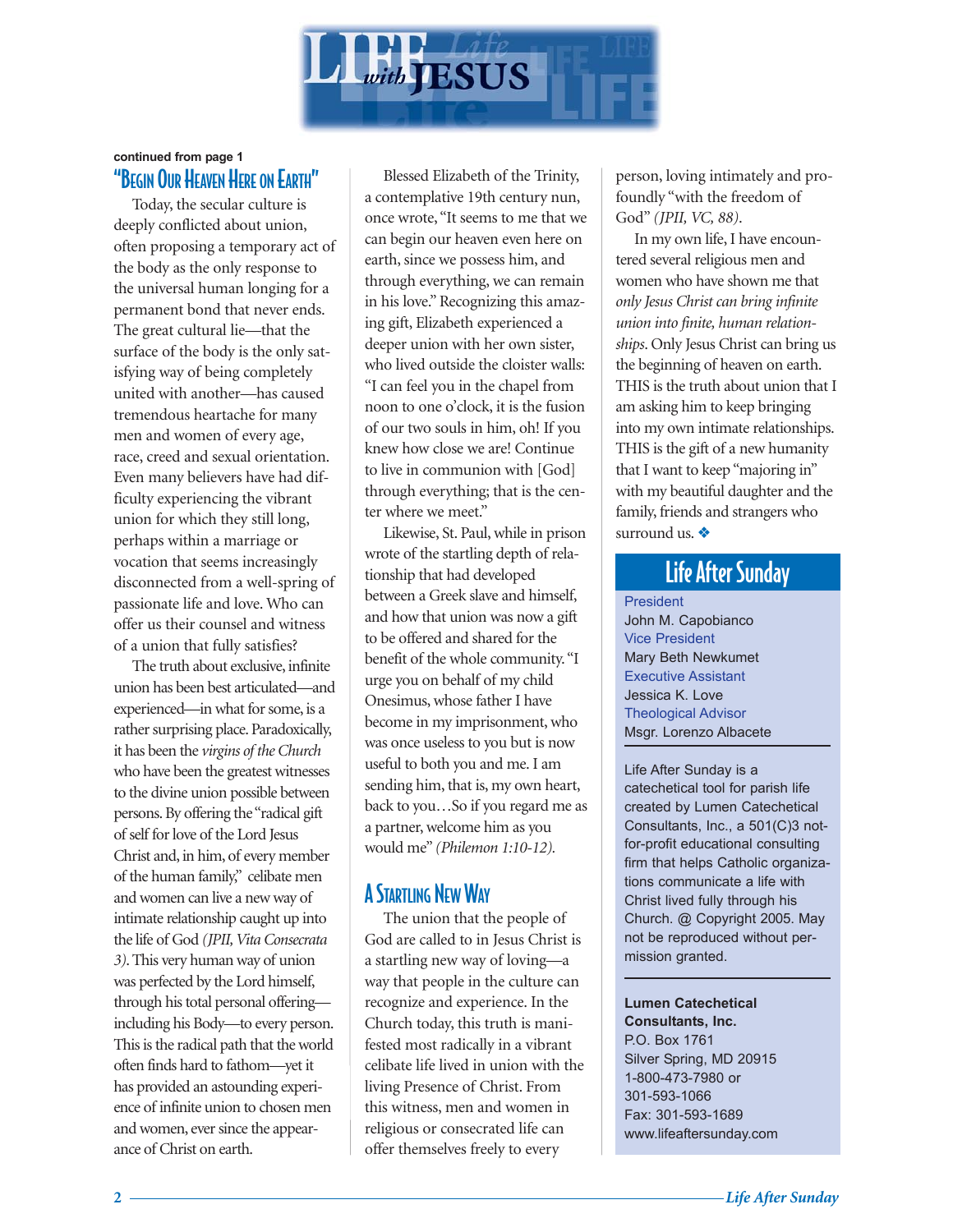

### The Intimate Path to Union at Mass

#### BY DANIEL LaHOOD

T o love is to give. For a time, for a long time, whether defined by the intensity of it's passage or it's chronology, the Lord wants us to give.

Nikos Kazantakis, author of *Zorba the Greek*, visited a monastery and asked the monks there if he could remain for 30 days. He didn't inform the monks of his intention. Nikos would make a bargain with God. He would sit waiting, praying, imploring that God reveal himself to him. Nikos waited and prayed, he implored. Nothing. Nikos left the monastery and set out, writing the screenplay for the Martin Scorsese movie, "The Last Temptation of Christ."

Simone Weill was a Jew. Simone used to sit in a Catholic Church in Berlin and sit and sit. For years Simone sat in a pew and sat and sat. After some years, she started to say the Our Father. She did that for years. Simone was asked what was the most important stance in one's relationship with God. Her answer: "patience." If she had become convinced of the truth as taught by the Catholic Church, she was asked, why didn't she become a Catholic? "Because I'm a Jew," she answered. Would it be impertinent to suggest that Simone could be the model for Reinhold Niebuhr's

"Anonymous Christian"? I wonder how she would've gotten on with Nikos. Oil and water, I suspect.

#### IT'S A MYSTERY

Obviously Mr. Kazantakis wouldn't be patient enough to make it through your average Greek liturgy nor would Simone be able to participate fully in the Mass. We share no such excuse. As the Mass precisely mirrors the three stages of spiritual growth outlined by the great spiritual writers, so also does the liturgy reflect the action of the Trinity in the world. Three plus three in this case equals Three. Don't worry, it's a Mystery.

The Redeemer is Mercy itself. The first stage in the spiritual life is self-emptying (Nikos probably got an F in self-emptying; Simone probably got an A). The first section of the Mass is a cry for forgiveness, a call to conversion. This is the Purification Stage. "Christ Have Mercy."

The Spirit is the bringer of Truth, and in the Epistles, Psalms and Gospel we come to know his activity in our lives and history. St. John of the Cross calls this second stage, the Illuminative. We awaken to the reality of God's presence in our soul. The Word of the Lord. "Thanks be to God."

### Getting There…

I f we feel separated from Christ or others during Mass, perhaps we need to have an even deeper experience of purification. The Sacrament of Reconciliation brings us fully and unequivocally back into full communion with God and one another. In no other way is this possible! Through this sacrament, we are offered a completely clean slate to begin our pursuit of communion anew. What an amazing gift to every human person! ❖

#### **THE UNITIVE STAGE**

During the Eucharist, we join our sacrifice to the Father and he, in return, feeds us with his own life. Here is the Alpha Omega point, the source and summit of the spiritual life. This is where mere men become divinized."By this water and wine may we come to share in the divinity of Christ who humbled himself to share in our humanity." This is the Unitive Stage.

The third Three that accompanies these others, and without which no progress is made, are the virtues of humility, wisdom and understanding. When, please God, these virtues are infused by grace, we may find ourselves embraced in the depths of our soul by the One we've sought to the blast of thunder and chimes.

To love is to receive. ❖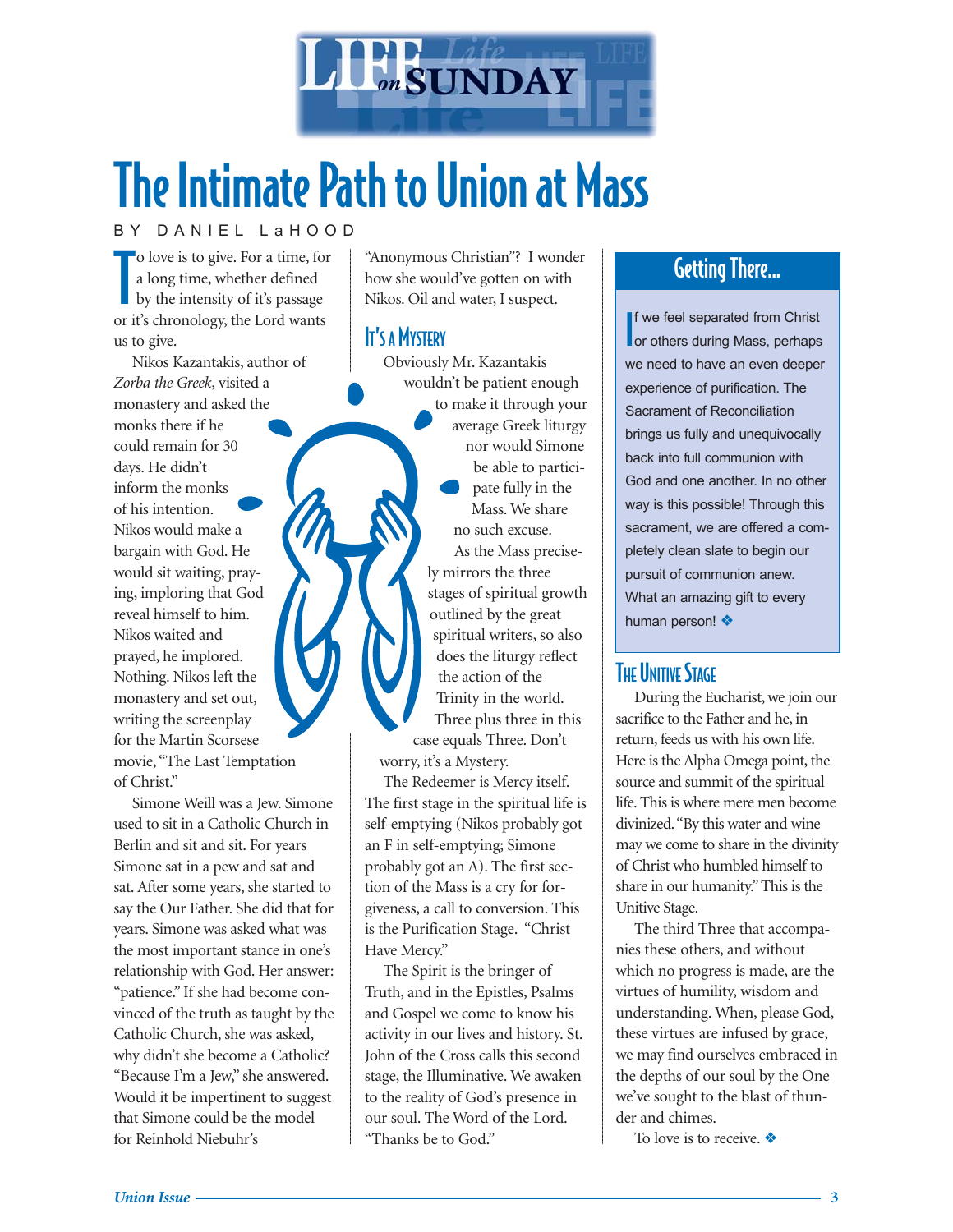

### A Communion of Persons **BY PAULA SPARACINO ZELAYA**

I always felt in my heart that Josue was the one for me. I can still remember very early on in our high school relationship, sitting outside of my house on our front stoop, talking about getting married, and calculating that it would be possible only in about seven years. Well, we had finally made it five years, through thick and thin, ups and downs, and even a considerable breakup.

A year ago, we made the conscious choice to trust God completely with our relationship. At that point, we literally let go and handed it over to God. We resolved that in the end we would accept whatever happened as God's will. I believed that this was the time to find out if God truly blessed our union as one intended for marriage.

The transition was a difficult one, because above all else, it involved letting go of our "control" over our relationship and asking God to do with it what he willed. Trust is never easy. And this was the ultimate trust, the ultimate surrender. During this time, we both said the Rosary

daily, we continued going to Mass together, and we started going to Confession once a month together. The result was that we were able to be more open with each other about our faith, our faults, and our relationship.

#### SURRENDER TO CHRIST

Our continued effort, our heartfelt prayers, our surrender to Christ and our absolute trust in his will for our lives is what brought us to the utterly most beautiful time of our entire relationship. We have grown more together in the last year, than in the first five. I am amazed at the person I see in Josue now, because it is a completely different person than I saw before. Our unity with Christ has allowed us to see and understand amazing things about one another, and about Christ as an essential element in our relationship.

In one year, we (under Christ's direction) learned to give and receive forgiveness, we learned to communicate, not to hold resentment or anger against each other, but instead we learned the beauty and freedom of surrendering to

#### Vocation to Marriage Video

L ooking for an attractive presentation of the Church's timeless teachings on marriage? Order "The Vocation to Marriage: Vocation to Love and Service of Life" from the Knights of Columbus. This 30-minute DVD is available for only a postage charge. Visit www.kofc.org or call 1-203-752-4270. ❖

one another, but more importantly surrendering together to God. We learned these things so completely, that it became clear to Josue that our union was blessed and a blessing from God. He proposed and I said yes.

#### HE UNITES OUR HEARTS

I think the key to all of the joy, love, and friendship that Josue and I are finding in one another now, is the fact that we solidified our hearts first, and we are waiting for the union of our bodies after our wedding day. This is something that we have especially understood, accepted, and developed in the past year of our engagement.

We have thanked God for the gift of each other, we prayed and trusted more. We handed over our worries about finding a house to live in after we're married, and we were blessed again with the gift of a home. In God's arms, in his loving embrace, we have experienced beautiful things. We are a witness to God's promise that he will unify our hearts. ❖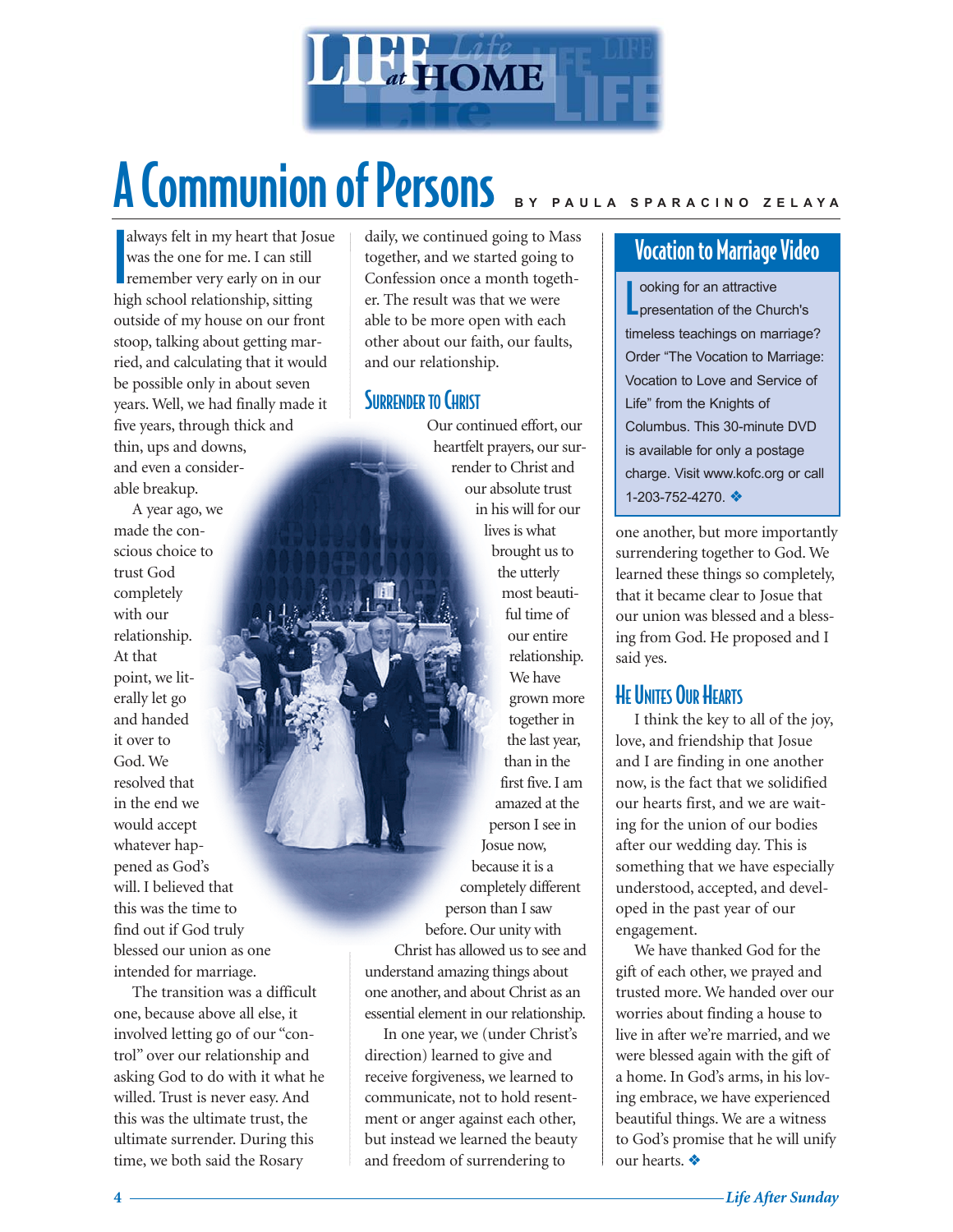

## Union with Women **BY JOHN M. CAPOBIANCO**

M ost men recognize that women are pretty darn mysterious creatures. And the funny thing is that the closer you get to a woman, the more you try to enter into a fitting satisfying union with her, the more mysterious she becomes. This is true whether the woman in question is your spouse, daughter, mother, sister or friend. It doesn't matter. Just when you think you have figured out exactly how you can satisfy her desires and make her happy, something new arises that makes you realize—wow she's just different! And that's a good healthy thing for men to learn. She is a pure gift from above and that's what makes her so mysterious.

I have come to believe that the key to enjoying the quest of this mysterious and often illusive union with women is to trust what many today consider a rather unlikely source. Jesus of Nazareth is the key for men to fulfill their own desire to please and join in real heart to heart union with the women in their lives. He is the one who wants to share with us the kind of divine union that he experiences with his Father. He is the one who saves us and those we love from being crushed by the real disconnects and sorrows that separate our hearts. He is the one who makes it possible—when we honestly join our lives in union with him—for us to unite, for us to truly love beyond ourselves, the women he places in our lives.

#### AN APPEALING LADIES MAN

For many men, however, this may seem like a lot of uncomfortable, stupid "Jesus" talk. This is especially true for many men and even boys who easily dismiss much of what Christ and his Church offers about human relationships. Perhaps—like many in modern culture—Christ's celibate love is so off-putting that they can't take him very seriously when it comes to putting their best moves on their women. Perhaps many fear deep down that the Jesus offered to us by the Catholic Church is not really much of an appealing ladies' man. Perhaps they believe what he really offers leads to reduced relationships with everyone and ultimately leads to a depressing life.

The reality is that Jesus Christ presented in the Gospels, constantly present to us in Sacramental life, protected for us by the Magisterium of the Church, is much more passionate—not just toward women—but for all human relationships, than anyone or anything the culture comes close to proposing to us.

Can you imagine if Madison Avenue turned its sexualized production talents towards the real body and soul-shaking response of the women in Christ's life and proposed it to our young men today? They could start with an image of a woman slipping into a crowded room

and pouring oil (of all things) on Christ's feet in front of a house full of guests (cf. Luke 7:38). Or they could show the face of a woman who cares so much for the body of her brother that she looks Christ right in the eye and challenges him to bring it back to life, right here,

right now (cf. John 11:41). Or they could show the eyes of a woman whose heart and soul is penetrated forever in the simple act of being asked for a drink of water at a well (cf. John 4:6). For men united in intimacy with Christ today, approaching the mind, heart and body of a woman *with his love* hardly makes one half-a-man. In fact, just the opposite is true. Union with Christ makes one a complete and mature man, passionate in his love for all women. In Christ, a man can crack the mystery and join in union with women in such a way that he embodies for each one the gift of self in love.

I have tried to impress upon my sons the importance of this union with Christ and how he makes it possible for us to love beyond ourselves. Their desire to be authentic men, their desire to learn

how to really love women, begins now in our home in their adolescent years. It begins with how they take care of their mother,

how they appreciate their grandmothers, and how they respect their sister. Remember, I tell them, Christ knew how to love and take care of his mother. He took care of her *while he was nailed to the Cross* (cf. John 19:25). Now that is love. That is how you care for a woman to the end. That is the power of a man united to a woman undeterred by the challenge of suffering and death. This kind of union takes lots of grace and practice… and it begins right now in the home. ❖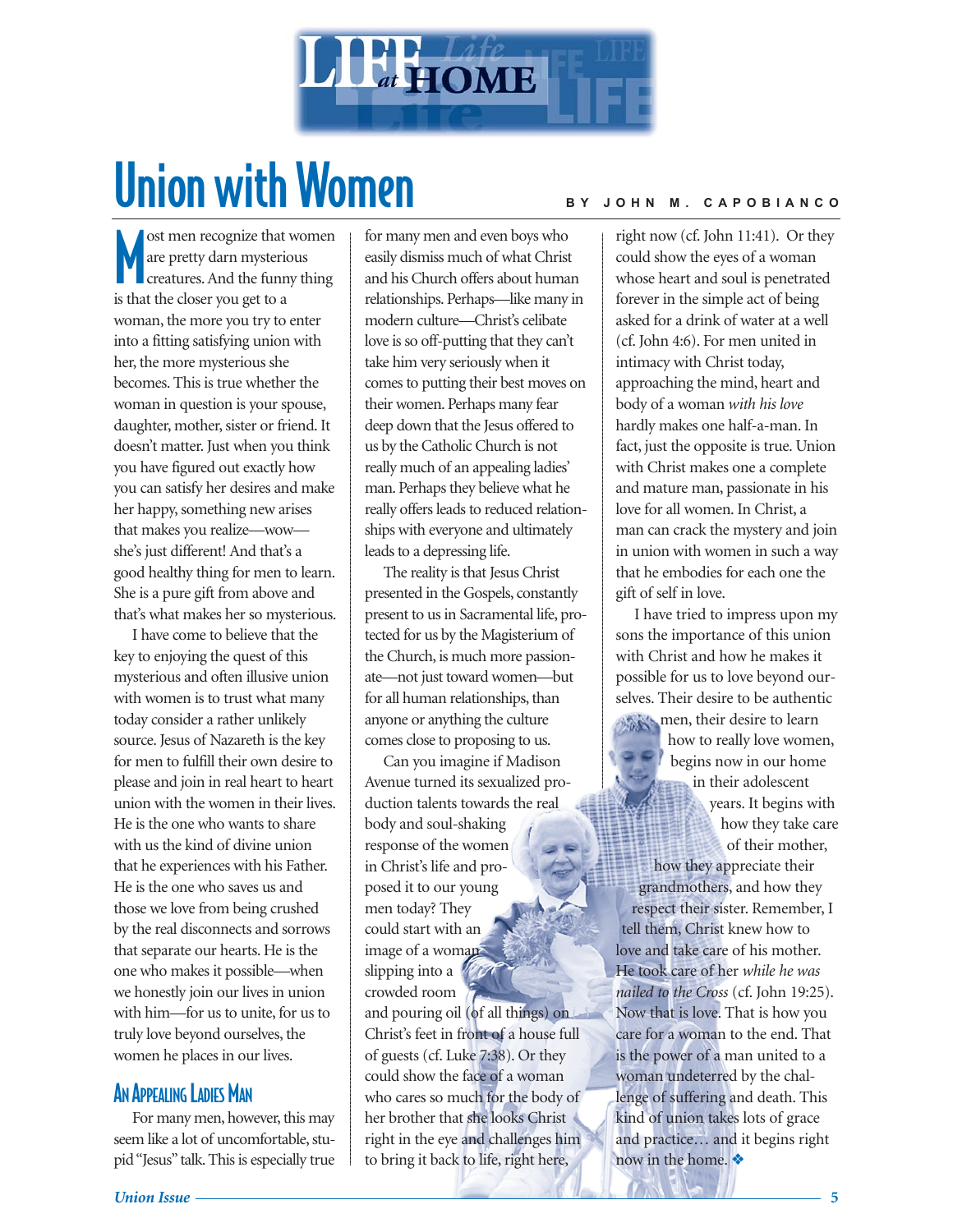

### Receiving His Communion in the Parish

**Parishis School School School School School School School School School School School School School School School School School School School School School School School School School School School School School School Sc** ecently, I attended the Mass of Christian Burial for a beloved woman's long-time parish friends took the day off from work to come say good-bye to their friend who had spent the past year in a difficult fight against cancer.

During the Mass, I noticed a young couple sitting in front of me who seemed particularly grief-stricken. In tears, they sat close together and did not seem to know the responses or songs that the rest of us sang in unison. When they did not kneel during the Consecration or say the words to the Our Father, it became clear to me that they did not share our faith.

As I watched and prayed for them, I found myself looking at the Mass through their eyes. Did they experience our counter-culture hope and peace in the face of this tragic death? Did they recognize the unique union shared by the parishioners in the church? As they stayed in their pew during Communion, did they recognize our act as the only way to stay in deep, infinite relationship with this beloved friend or relative?

#### **A REAL FUSION**

The Mass in our parish is the place of encounter between the living and the dead, the place where Jesus Christ brings his promise of immorality into the truth of our

mortality. This is not just an abstract, hoped-for connection, but a real physical "fusion" with his divine life and love, through his Body and Blood in the Eucharist. Christ in the Eucharist brings our

> parishes union; Christ in the Eucharist keeps us eternally connected with every member of our parish family.

"Those who feed on Christ in the Eucharist need not wait until the hereafter to receive eternal life: they already possess it on earth, as the first-fruits of a future fullness

which will embrace man in his totality. For in the Eucharist we also receive the pledge of our bodily resurrection at the end of the world," reminds Pope John Paul II. "For this reason Saint Ignatius of Antioch rightly defined the Eucharistic Bread as 'a medicine of immortality, an antidote to death'" *(Ecclesia de Eucharistia, 18)*.

#### AN OFFER TO REMAIN

While he walked the earth, Jesus invited every person he encountered into this immortal communion with his Father. Some came along; many others rejected him to the point of condemnation, torture and the greatest separation faced by

every human person-death. What was the Almighty's response to this rejection of his divine communion? Merciful love, and an offer to remain with us on earth, most especially in the Eucharist.

"Receiving the Eucharist means entering into a profound communion with Jesus. 'Abide in me, and I in you' (Jn 15:4). This relationship of profound and mutual 'abiding' enables us to have a certain foretaste of heaven on earth," teaches the Pope *(Mane Nobiscum Domine, 19)*.

The mission of the Church on earth is to continue to offer this radical communion with the Father, Son and Holy Spirit, a God who is union. The Church is the only place where this desire of every human heart can be found, and yet, this divine communion is freely offered to anyone who wants to come and see at the local parish.

During the funeral, I noticed I wasn't the only one in my pew who offered a warmer hand than usual to the young couple during the sign of peace. I pray that they were able to fully receive this gesture of our shared humanity--a gesture linked through Christ to their deceased loved one who lives! ❖

 $-MBN$ 

#### A Great Sign

II The unity of Christ's disciples, therefore, is a great sign given in order to kindle faith in the world, while their division constitutes a scandal." *— John Paul II, Mother of the Redeemer, 29*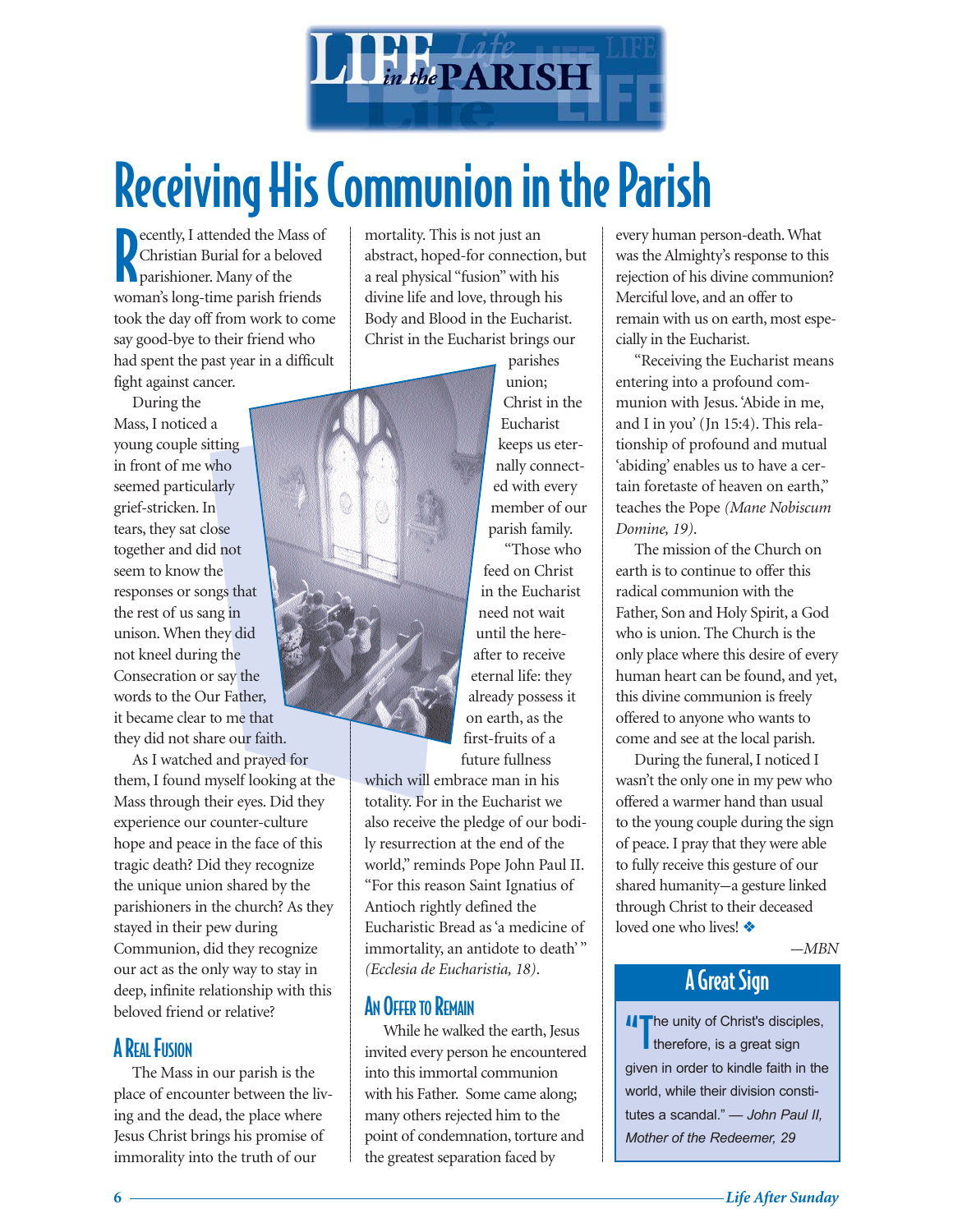

## Real Unity Between People

Subset of the Thanksgiving,<br>
Springbrook High School in hortly before Thanksgiving, a colleague of mine at Silver Spring, Maryland, came to tell me that my former student, Thomas, had been killed in combat in northern Iraq. It was a complete shock to me and I was devastated.

Of all the students I have taught in my ten years at Springbrook, there were none that were closer to me than Thomas. He had been one of the founding members of our Catholic Students' Club here at the school. For two years I knew him through the club and then when he was a senior, he became my student. In those three years, we spent a lot of time together, and he kept in touch with me from his basic training and his time on his base in the state of Washington.

#### **THE BEAUTIFUL, ATTRACTIVE PRESENCE**

The friendship I had with Thomas was special to me in a number of ways, but especially in one way. We came together through our faith. My friendship with him and the other students (but especially him) was a sign for my colleagues and the others in the school. In our time people are easily reduced to labels (oh, he's the Catholic, he's the liberal, he's the conservative) in a way that empties a person's position toward life. A person's fundamental choices toward life's questions can in that way be rendered familiar and banal. When people see a real unity between people, though, it is different. It can not be so easily

reduced or dismissed. It clearly begs the question of "what is behind that?" Positions on issues abound, but they do not generate unity and they are generally not interesting. Thomas' face in my class was a reminder of who I am and what I belong to. For it is true that the experience of Christian friendship does not only provoke the question of "what is at the source of this" for the outside observer, but for the friends as well. For us the question of what, or to put it better, who is at the source of our friendship places us in the position of contemplating the beautiful, attractive presence of

Christ among us: "Where two or three are gathered in my name, there I am." This is the formula of Christian friendship and it is the description of the Church.

It is for that reason that although I am still saddened by the thought that my young friend died at the age of 20 by a sniper's bullet in Mosel, I do not despair. A death of a young person forces hard questions. It can easily seem that the One who gives takes away in a capricious manner. But the evidence of Christian friendship teaches us of a deeper truth. The relationship always had at its source the presence of Another. That One is the One who has experienced death in order to guarantee that everything that is so surprisingly beautiful in life will be brought to fruition, to its destiny. Now the friendship with Thomas that was given to me as a surpris-

#### **BY THOMAS TOBIN**

ing gift is dramatically closer to its fulfillment. I pray for the soul of Thomas and I pray to him, that that world, where things are experienced in their beautiful entirety, may be experienced more in this world and that therefore everything that Christian friendship promises may be more evident, more tangible here and now. (Please pray for my friend Thomas, too). ❖

**II\M** hat could be meant by a peace which is not like the kind the world gives? It is a peace… stronger than suffering. Not a peace without warfare, but peace despite warfare, within warfare, beyond warfare. It is the peace of a soul that through love has come to dwell entirely in heaven and to share in heaven's own peace, regardless of anything earthly that can happen to it."

*— Charles de Foucauld*